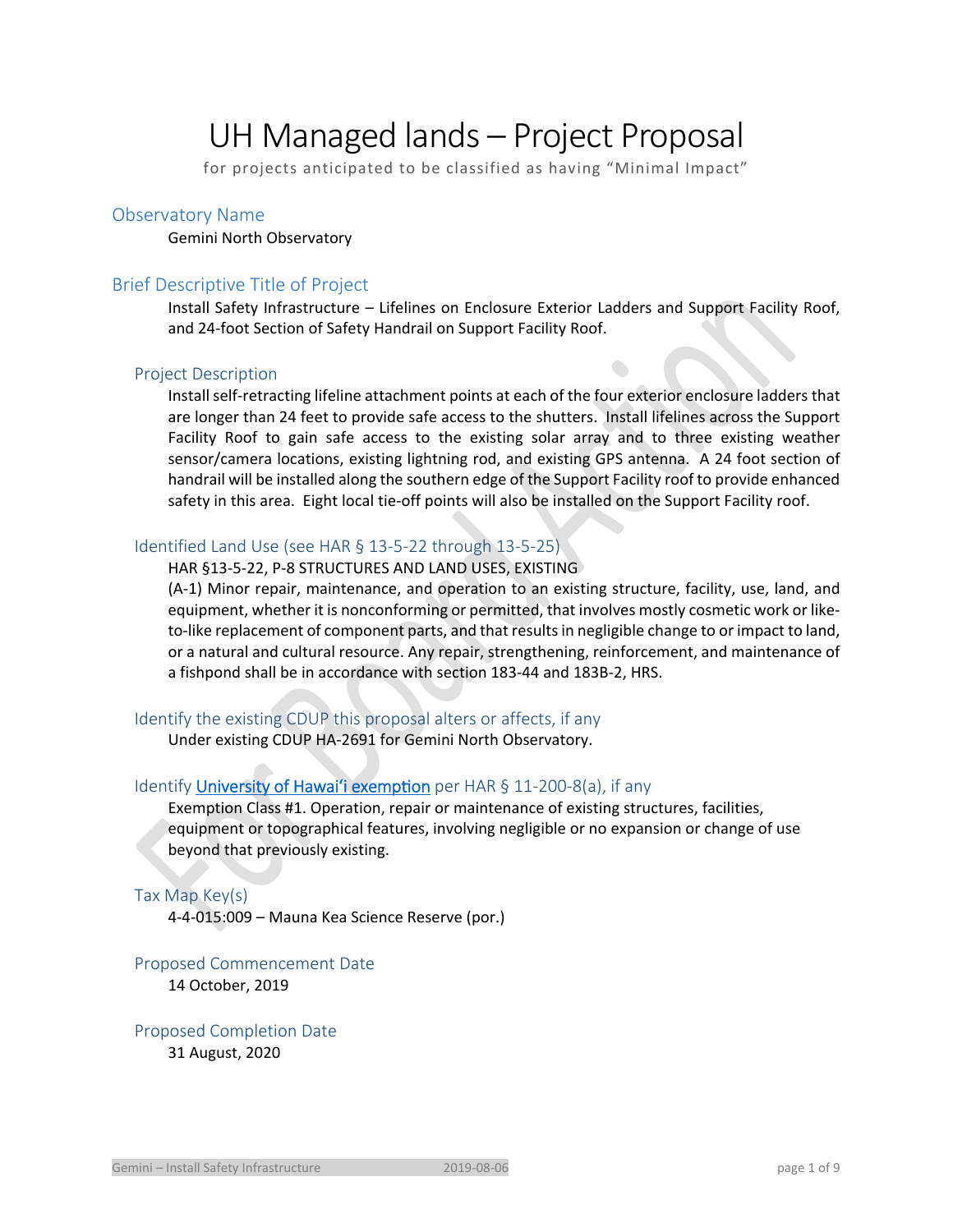# Estimated Project Cost

\$53,000

# Total size / area of proposed use

The proposed work is entirely within the existing exterior footprint of the facility.

Gemini – Install Safety Infrastructure 2019-08-06 page 2 of 9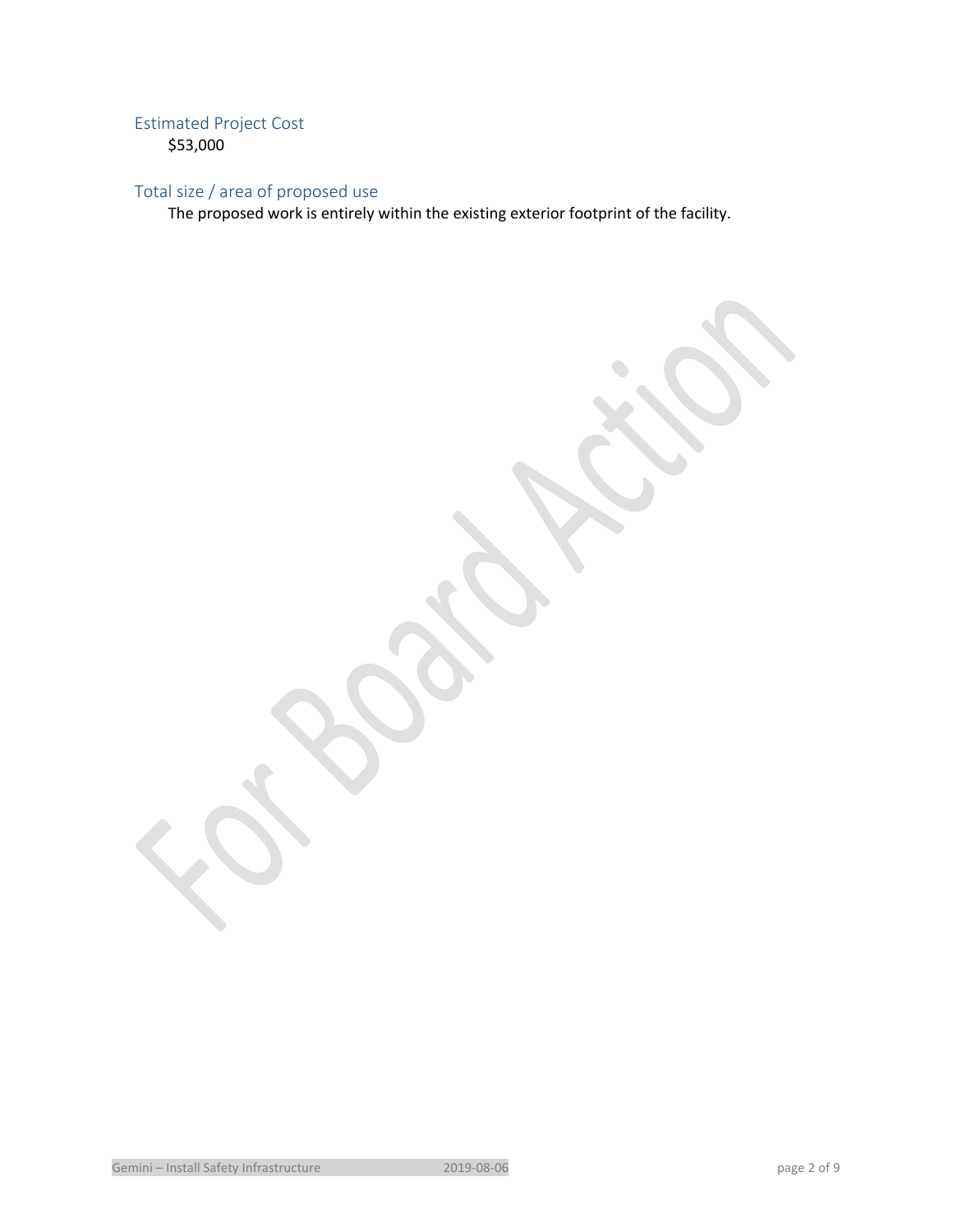## Project Purpose and Need

This project addresses an important functional requirement to safely access external areas of the facility that require ongoing maintenance.

## Has professional peer‐review occurred

The fall protection system is being designed by a vendor experienced in this kind of work.

Are there any related ongoing, pending, or planned projects associated with this submission? No.

# Existing Conditions at Project Site(s)

#### Geology, Climate, & Hazards

Maunakea is considered an active, post-shield phase volcano (USGS) rising to nearly 13,800 ft. Climate conditions at altitudes of 12,500ft and above are often below freezing and when combined with humidity above 100% or precipitation, on the surfaces resulting in natural cinder movement from geophysical processes.

#### Flora, Fauna, Ecology, Water Resources

None. The site has no recorded natural resources and is routinely monitored for invasive species by the Office of Mauna Kea Management (OMKM).

#### Cultural Resources

The nearest historic cultural site is located near the geographic (USGS) summit survey marker located approximately 1300ft away and will not be disturbed in any way by this proposal.

#### Recreation

None at the proposed site.

### Built Infrastructure

As part of the previous solar array installation project, a few local tie off locations exist on the Support Facility roof. This project will provide important improvements to safely access the Enclosure and Support Facility roof.

#### Landscaping & Visual Conditions

the contract of the contract of the

None. Only cinder soil present.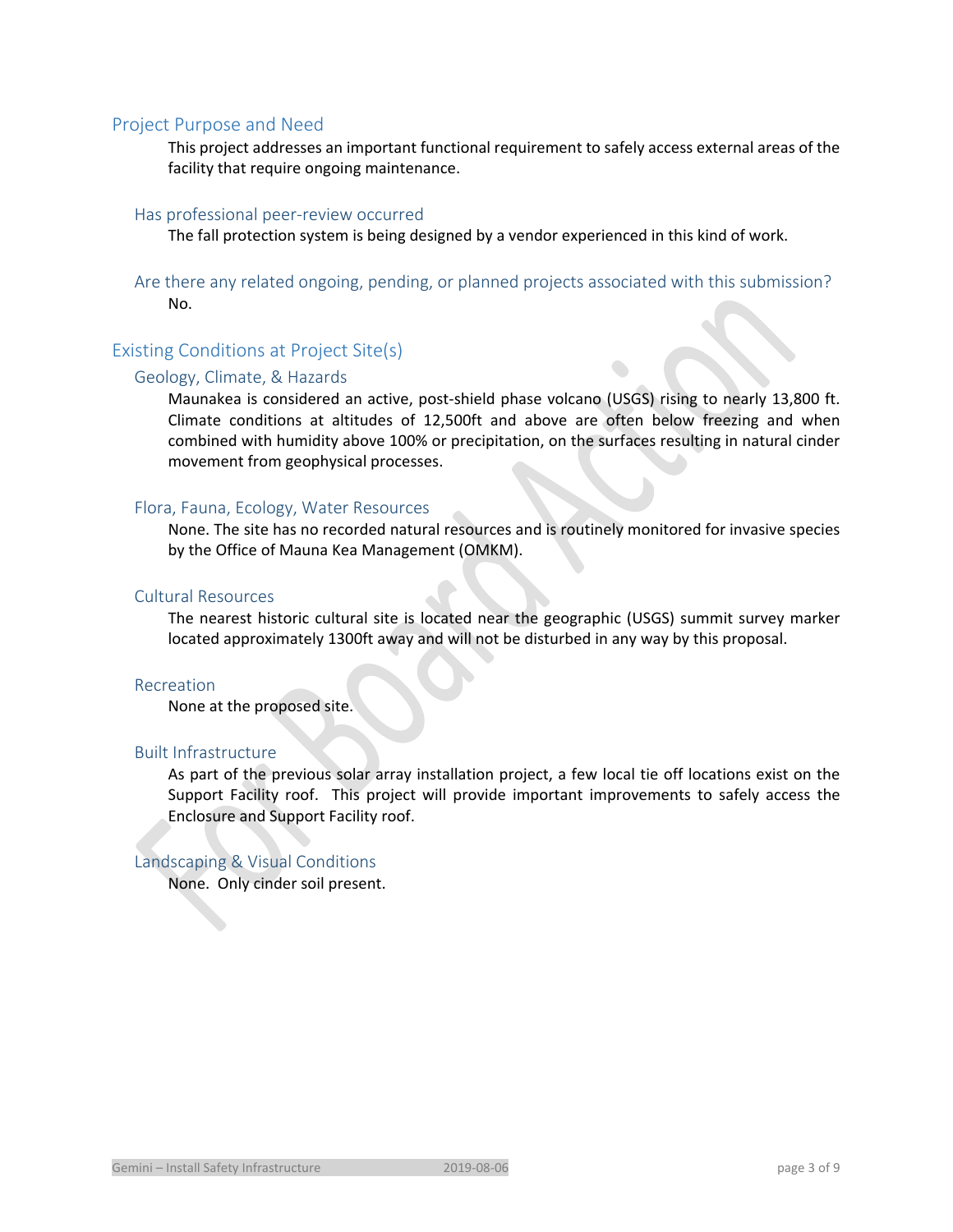# Description of the Project

# Location

The project location is on the existing Gemini North Observatory located on the Summit Ridge of Maunakea. Please see Figure 1 through Figure 4 for installation locations of the safety equipment.



b



 Figure 1. Gemini North facility showing the Enclosure in the upper portion and the Support Facility in the lower portion of this figure.



Figure 2. Photo of one of the four Enclosure ladders longer than 24 feet that require lifelines.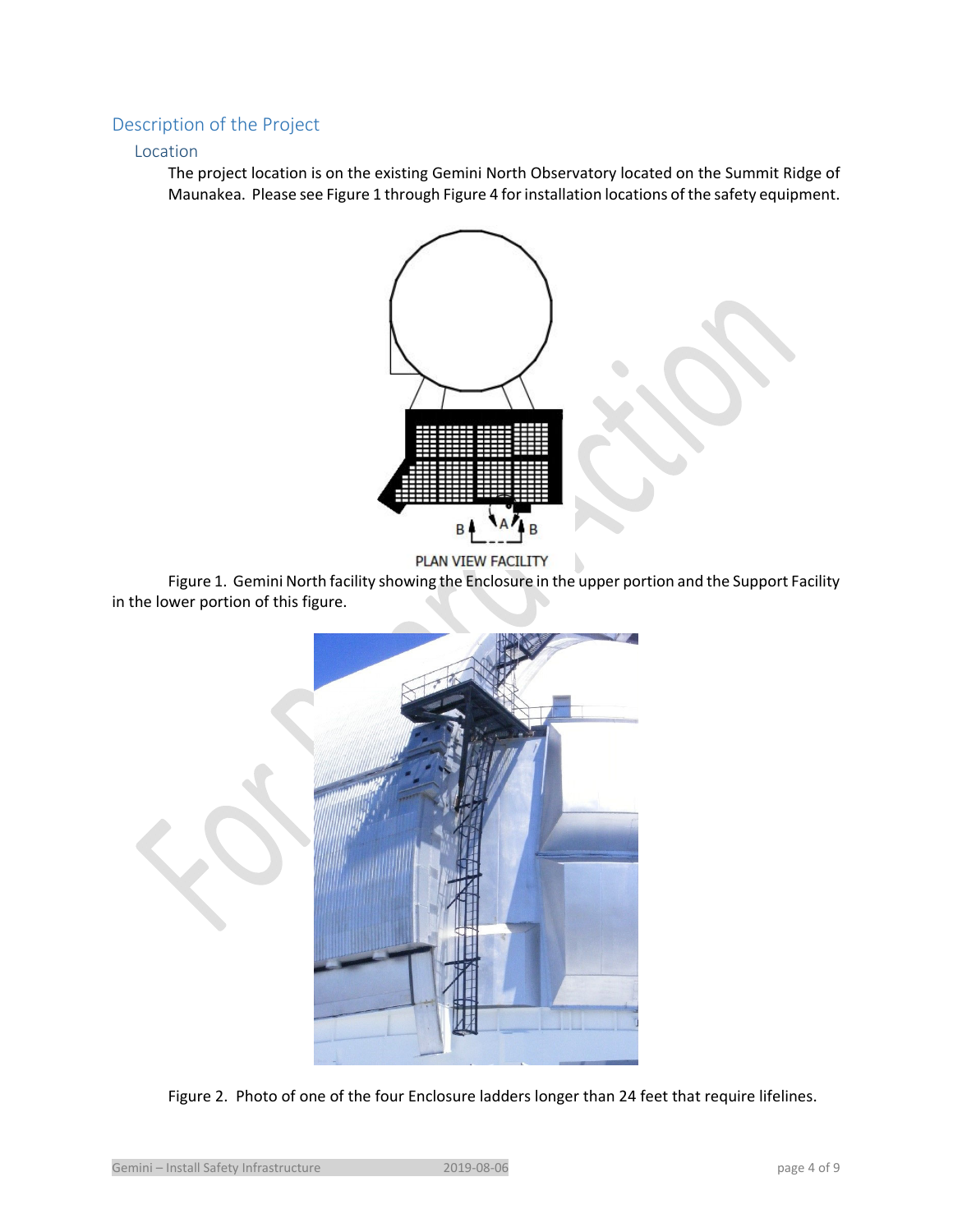

 Figure 3. Plan view of the Support Facility roof showing the lifelines, tie off points, and handrail locations.



Figure 4. Elevation view of Support Facility handrail at edge of roof.

# Description of the process of completing the project

The enclosure ladder lifelines will require small attachments to be welded to the existing structure so that self-retracting lanyards can be installed. These attachments will be painted to match the color of the enclosure.

For the Support Facility, all attachments will be made using bolted clamps installed on the roof standing seams. The lifelines consist of steel cables in one continuous run of approximately 220 feet, and a short section of approximately 10 feet. The handrail is approximately 24 feet long and 40" high. The handrail will be painted white to match the existing Support Facility color.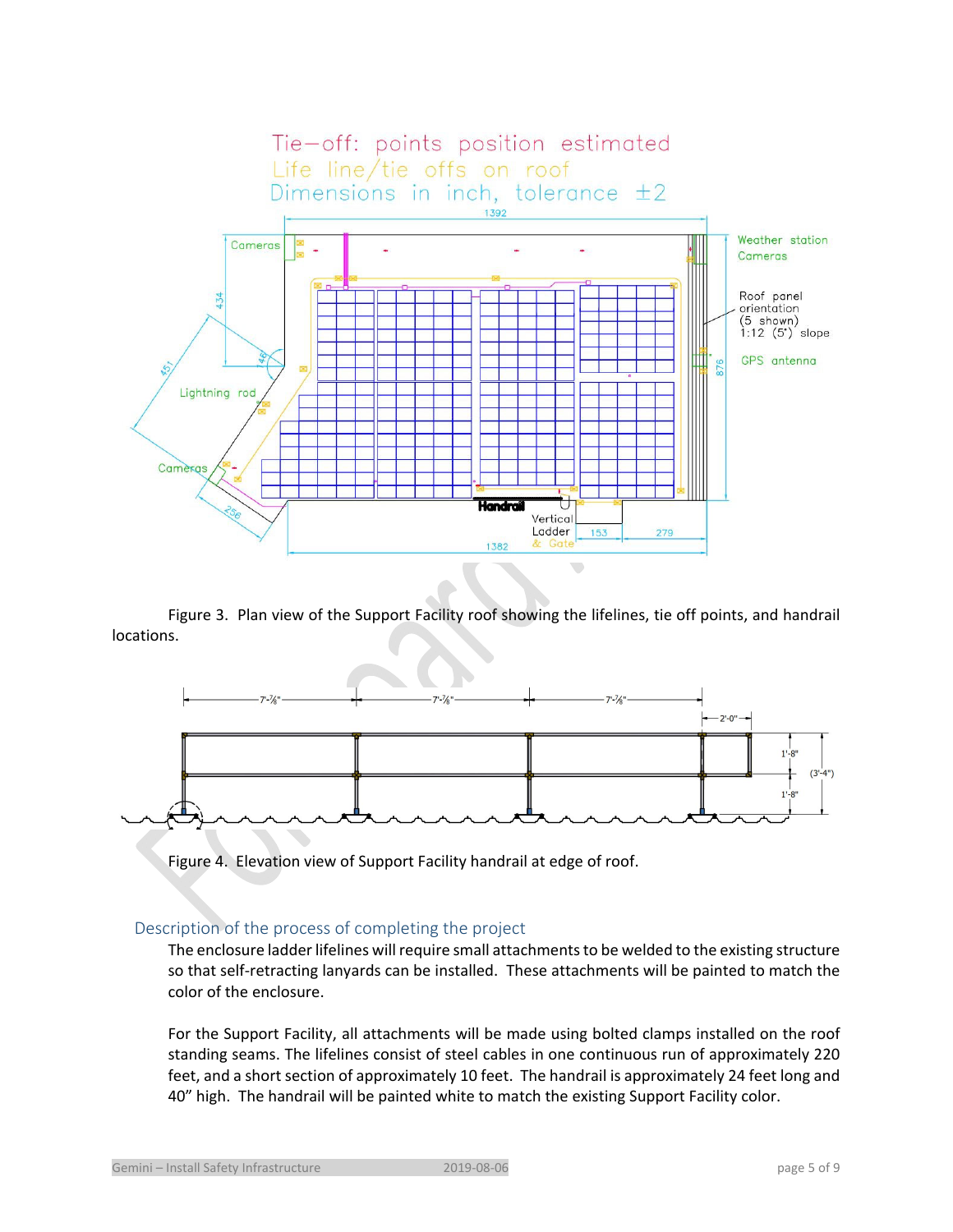# Who will do the work?

The installation will be performed by Gemini staff and certified by an outside Vendor. The installation work will be accommodated by the regular staff size already working on Maunakea. The certification will require one or two Vendor staff toward the end of the project.

## Equipment & Transportation

All the necessary components for this safety project are small, and can be brought up using the vehicles already in use to transport staff.

# Measures to protect the environment and/or mitigate impacts

#### Protective Measures

- Notify OMKM in writing at least 5 days prior, and no more than 14 days prior, to beginning field work on UH managed lands (Halepōhaku, Road Corridor, Maunakea Science Reserve, or Astronomy Precinct).
- Gemini will ensure that loose tools or equipment are not left unattended and are properly stored at the end of each day.
- All improvements shall be designed and installed to withstand the severe weather conditions on the mountain.
- All waste material will be removed and properly disposed of.
- Work will take place during regular daytime working hours.
- Gemini will comply with the invasive species prevention best practices.
- No motorized equipment, other than regular SUV's and flatbed truck, will be used in support of this work.
- No large, heavy, non-4-wheel drive, or oversized loads will be required for this project.
- No disturbance to the existing cinder is required for this project.
- Notify OMKM in writing when field activity associated with the project is completed. This notification must list all steps identified in the "notice to proceed" and explicitly communicate the status of completion.
- Additional conditions found at http://www.malamamaunakea.org/science/scienceprojects are applicable when appropriate.

#### Compliance with Lease, Sublease, or Comprehensive Management Plan (CMP)

This safety project is a sublease compliance action.

#### Identify other required or associated permits

**None** 

# Five Year Outlook

This safety project was included in the Five-year Outlook in Section 2: Facility Maintenance and Safety Improvements. No further consultation was requested by Kahu Kū Mauna.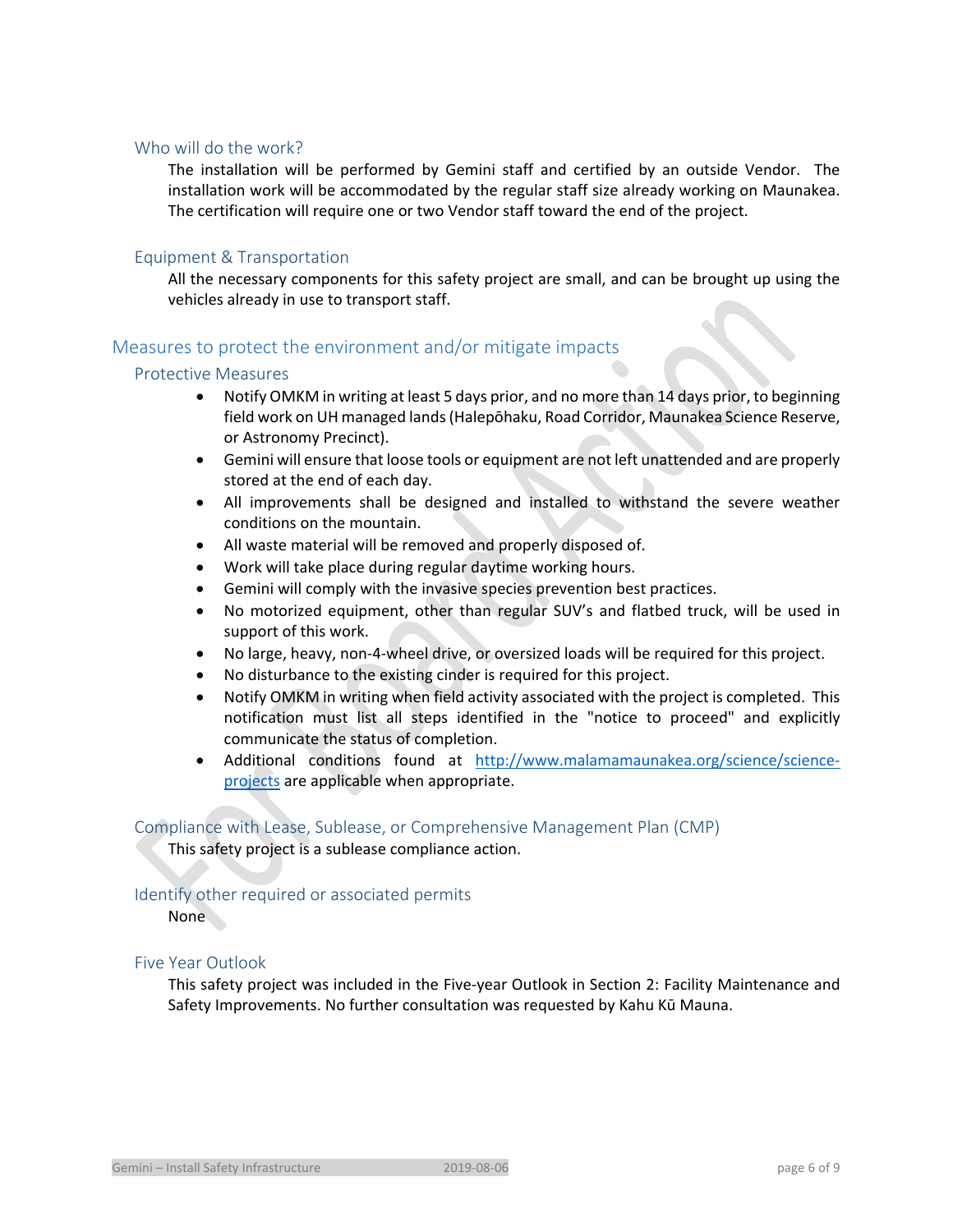# Community Benefits

# Benefits to other Maunakea entities and/or global astronomy community

The safety benefits are specific to workers doing maintenance of the Gemini North Observatory Enclosure and Support Facility roof.

# Benefits to the Hawaii Island community

The safety benefits are specific to workers doing maintenance of the Gemini North Observatory Enclosure and Support Facility roof.

Will data, publications, or other products be free and available to the public?

No data, publications, or other products will result from this safety project.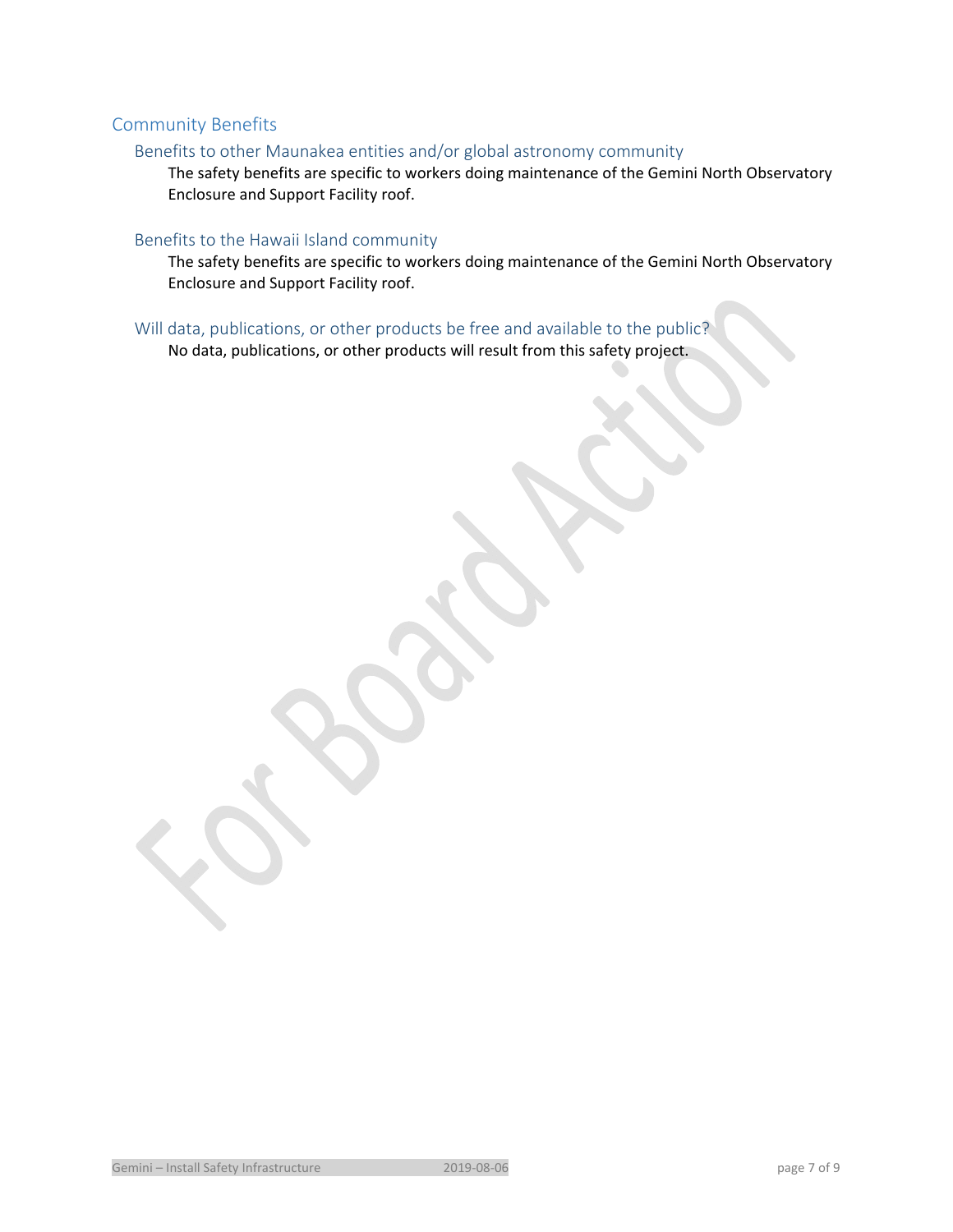# DLNR Evaluation Criteria

After approval by the Maunakea Management Board, the Department of Land & Natural Resources or Board of Land & Natural Resources will evaluate the merits and approve the project based on the following eight criteria (§13‐5‐30). See http://dlnr.hawaii.gov/occl/files/2013/08/13‐5‐2013.pdf

1. The purpose of the Conservation District is to conserve, protect, and preserve the important natural and cultural resources of the State through appropriate management and use to promote their long‐term sustainability and the public health, safety, and welfare. (ref §13‐5‐1) How is the proposed land use consistent with the purpose of the conservation district?

This proposed project provides improved safety for workers performing maintenance on the Gemini North Observatory Enclosure and Support Facility roof. This provides sub‐lease compliance and CDUP compliance to maintain the facility in good working order.

2. How is the proposed use consistent with the objectives of the Resource subzone of the land on which the land use will occur? (§13-5-13 The objective of this subzone is to ensure, with proper management, the sustainable use of the natural resources of those areas. This subzone shall encompass: lands necessary for providing future parkland and lands presently used for national, state, county, or private parks. Land suitable for outdoor recreational uses such as hunting, fishing, hiking, camping, and picnicking. [And other lands not applicable to Maunakea.])

The proposed use of this safety project is for facility maintenance of the Gemini North Observatory, and therefore is consistent with the objectives of the Resource subzone of the land on which the land use will occur.

3. Describe how the proposed land use complies with the provisions and guidelines contained in chapter 205A, HRS, entitled "Coastal Zone Management".

Not applicable.

4. Describe how the proposed land use will not cause substantial adverse impact to existing natural resources within the surrounding area, community or region.

The safety equipment installed will be attached to existing structures and will not affect the existing natural resources.

5. Describe how the proposed land use, including buildings, structures and facilities, is compatible with the locality and surrounding areas, appropriate to the physical conditions and capabilities of the specific parcel or parcels.

The safety equipment to be installed will be attached to existing structures and will not affect surrounding areas.

6. Describe how the existing physical and environmental aspects of the land, such as natural beauty and open space characteristics, will be preserved or improved upon.

The visual impact of this safety project will be minimal, given the small size of the installed safety components, and paint color will match surrounding construction.

7. If applicable, describe how subdivision of land will not be utilized to increase the intensity of land uses in the Conservation District.

Not applicable.